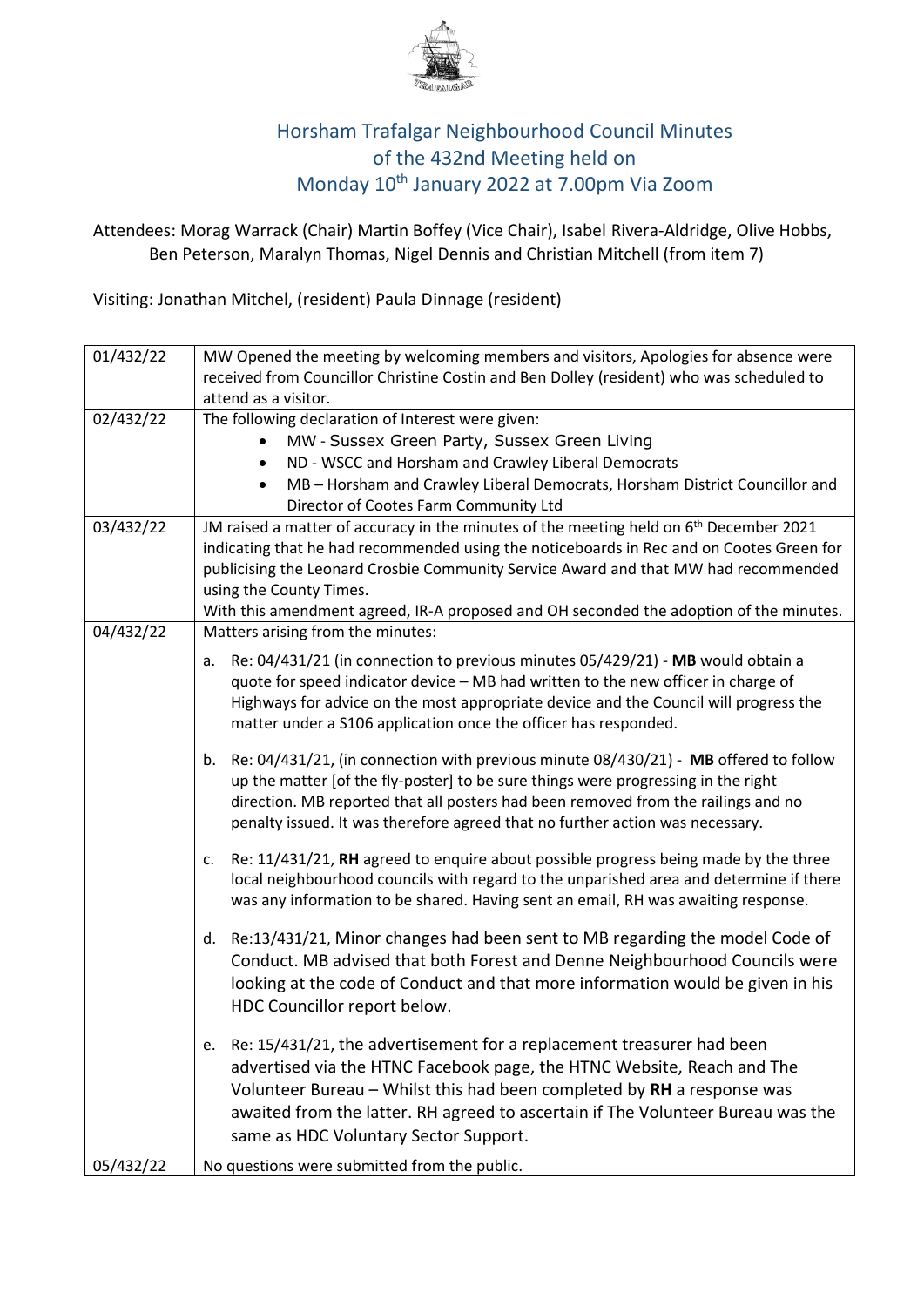

| 06/432/22 | Cllr Boffey provided and update from HDC after apologising for his absence at the last                                                                          |  |  |  |  |  |  |  |
|-----------|-----------------------------------------------------------------------------------------------------------------------------------------------------------------|--|--|--|--|--|--|--|
|           | meetings. He reported on:                                                                                                                                       |  |  |  |  |  |  |  |
|           | The Gatwick expansion project advising that Councillors had asked for more details<br>with future presentations                                                 |  |  |  |  |  |  |  |
|           | The new leader of Council, Jonathan Chowen, who is pledging £1m towards climate<br>$\bullet$                                                                    |  |  |  |  |  |  |  |
|           | mitigation and changes to the local plan with £880,000 going towards capital items                                                                              |  |  |  |  |  |  |  |
|           | The appointment of the new cabinet and associated roles undertaken by members.                                                                                  |  |  |  |  |  |  |  |
|           | Jonathan Chowen's commitment at a Council Meeting to retain the previous<br>promises about a review of Rookwood.                                                |  |  |  |  |  |  |  |
|           |                                                                                                                                                                 |  |  |  |  |  |  |  |
|           | Changes to the Code of Conduct for Local Government which encompasses<br>$\bullet$                                                                              |  |  |  |  |  |  |  |
|           | Neighbourhood Councils (NC). However it remains that NCs are free to decide                                                                                     |  |  |  |  |  |  |  |
|           | whether or not they adopt Code of Conduct for their own business.<br>The by-election of the Roffey South Councillor, Sam Raby.                                  |  |  |  |  |  |  |  |
|           | Horsham District Council's discussions for new affordable houses on council owned                                                                               |  |  |  |  |  |  |  |
|           | land or small plots of land in four different areas                                                                                                             |  |  |  |  |  |  |  |
|           | The Ice rink being extended until the end of March.                                                                                                             |  |  |  |  |  |  |  |
|           | Hills Cemetery where maintenance improvements had taken place                                                                                                   |  |  |  |  |  |  |  |
|           | The new contract for ground maintenance and arboriculture.                                                                                                      |  |  |  |  |  |  |  |
|           |                                                                                                                                                                 |  |  |  |  |  |  |  |
|           | MW advised that she is attending a meeting with Sharon Evans on 27 <sup>th</sup> January about the                                                              |  |  |  |  |  |  |  |
|           | Model Code of Conduct so more information is likely to come from that meeting.                                                                                  |  |  |  |  |  |  |  |
|           | Paula Dinnage posed a question on the Ice Rink to which MB responded that it is unknown                                                                         |  |  |  |  |  |  |  |
|           | at present what will replace the Ice Rink after March.                                                                                                          |  |  |  |  |  |  |  |
| 07/432/22 | Cllr Dennis delivered the WSCC update advising of:                                                                                                              |  |  |  |  |  |  |  |
|           | A WSCC meeting held pre-Christmas where a 20 mile per hour motion was proposed                                                                                  |  |  |  |  |  |  |  |
|           | from the Lib Dem Councillor which may mean in future a greater opportunity to                                                                                   |  |  |  |  |  |  |  |
|           | pursue this initiative in the Trafalgar area due to a modification of the policy.                                                                               |  |  |  |  |  |  |  |
|           | A discussion on crash barriers on the A264 between Kilnwood Down and Faygate<br>which ND had initiated. A response is due once officers have been consulted but |  |  |  |  |  |  |  |
|           | there is growing potential concern with 70 mile per hour traffic using this road.                                                                               |  |  |  |  |  |  |  |
|           | Regarding local matters, there had been requests for clarity on cross-overs (dropped                                                                            |  |  |  |  |  |  |  |
|           | kerbs and widening driveways) and there appears to be disquiet on the way the                                                                                   |  |  |  |  |  |  |  |
|           | policy is applied. Often on-street parking is affected when requests for the above                                                                              |  |  |  |  |  |  |  |
|           | are approved. The policy was tightened up about a year ago and previous measures                                                                                |  |  |  |  |  |  |  |
|           | are no longer offered.                                                                                                                                          |  |  |  |  |  |  |  |
|           | A vacancy for a LA Governor at Trafalgar School. If attendees of meeting are                                                                                    |  |  |  |  |  |  |  |
|           | interested in being nominated, please let ND know.                                                                                                              |  |  |  |  |  |  |  |
|           | Christian Mitchell from HDC joined the meeting and after MW welcoming him, MB invited                                                                           |  |  |  |  |  |  |  |
|           | Christian to introduce himself. Three weeks into the role as cabinet minister for Horsham                                                                       |  |  |  |  |  |  |  |
|           | Town. Christian advised that he had been to the other two NCs, HDC meetings and Cabinet                                                                         |  |  |  |  |  |  |  |
|           | meeting. With the leader of the Council putting the environment at the forefront and with                                                                       |  |  |  |  |  |  |  |
|           | greater spending on green issues, decarbonisation projects and grants could be available.                                                                       |  |  |  |  |  |  |  |
|           | Christian advised that budget proposals would be going to council in February. There were                                                                       |  |  |  |  |  |  |  |
|           | he said concerns on the status of Local Plan and progress has been slow since July in part                                                                      |  |  |  |  |  |  |  |
|           | down to the Water Neutrality issue. As a positive however, this delay allows a recalibration                                                                    |  |  |  |  |  |  |  |
|           | of the housing plan.                                                                                                                                            |  |  |  |  |  |  |  |
|           | Christian further reminded members that this year is Jubilee Year and Councils and residents                                                                    |  |  |  |  |  |  |  |
|           | are looking at ways of how this can be celebrated.                                                                                                              |  |  |  |  |  |  |  |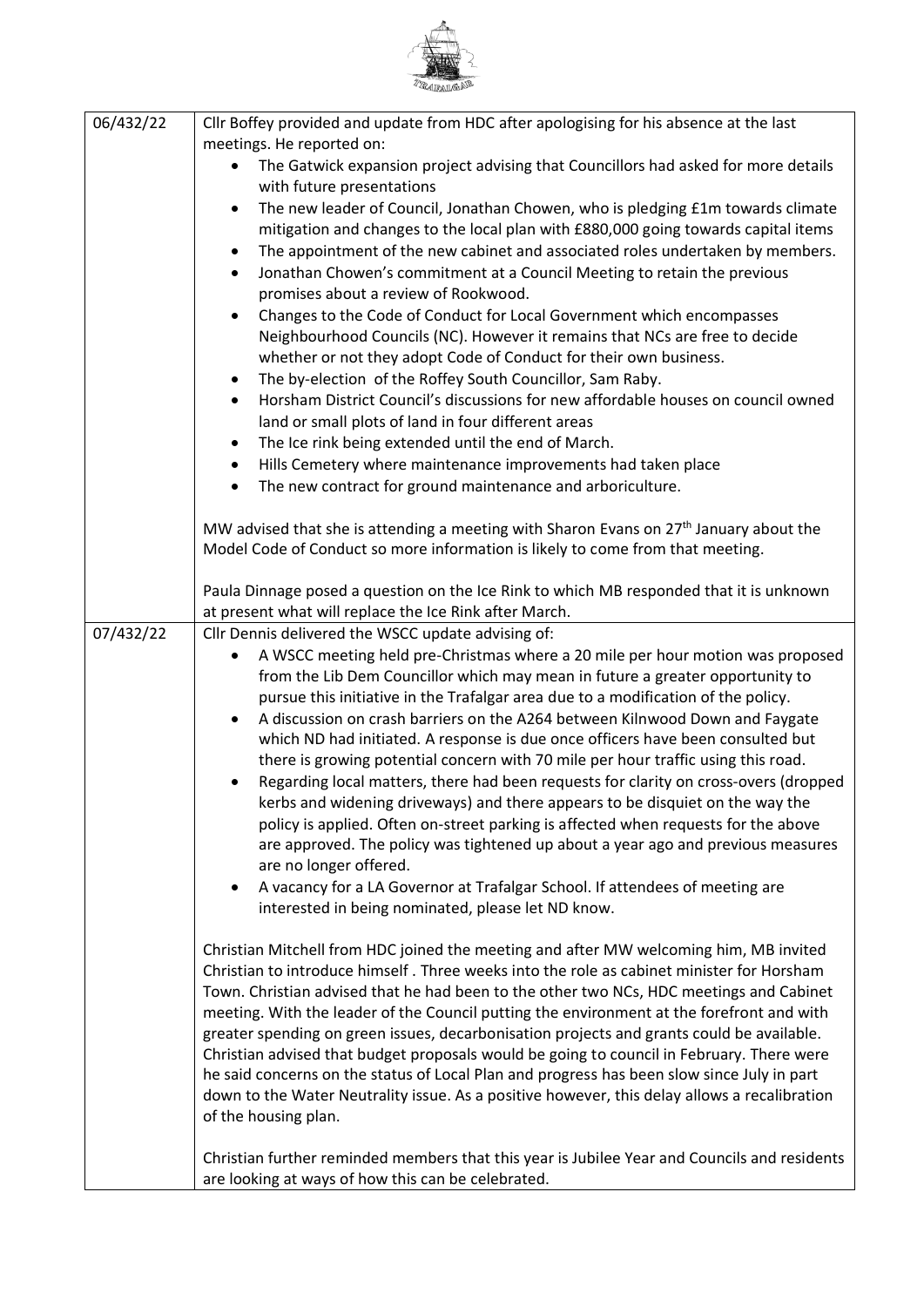

٦

|           | Christian also stated that he was grateful that HTNC can continue to meet using the Zoom                    |  |  |  |  |  |
|-----------|-------------------------------------------------------------------------------------------------------------|--|--|--|--|--|
|           | platform and would hope to attend HTNC quarterly.                                                           |  |  |  |  |  |
|           |                                                                                                             |  |  |  |  |  |
|           | Questions were invited and BP thanked CM for a very interesting update.                                     |  |  |  |  |  |
| 08/432/22 | No missing or damaged street furniture reports were brought forward                                         |  |  |  |  |  |
| 09/432/22 | In considering the correspondence that had been circulated prior to the meeting,                            |  |  |  |  |  |
|           | Councillors agreed the following:                                                                           |  |  |  |  |  |
|           | MT Proposed and MW seconded donating £100 to Mind of West Sussex to financially<br>a.                       |  |  |  |  |  |
|           | help young people needing mental health support in West Sussex. MW further                                  |  |  |  |  |  |
|           | suggested that HTNC promote the aims and share information about the work of Mind                           |  |  |  |  |  |
|           | on the HTNC website - all were in agreement.                                                                |  |  |  |  |  |
|           | As the Riverside was considered an important asset within the Trafalgar area, BP<br>b.                      |  |  |  |  |  |
|           | proposed and MB Seconded a donation of £180 to Horsham Scouts who will be taking                            |  |  |  |  |  |
|           | responsibility for arranging The Riverside walk in 2022.                                                    |  |  |  |  |  |
|           | The Neighbourhood Warden's Report for November 2021 and December 2021 was<br>$\mathsf{c}$ .                 |  |  |  |  |  |
|           | adopted following a correction to the former.                                                               |  |  |  |  |  |
|           | With regard to the newsletter distributed by ERTA and in response to a question from<br>d.                  |  |  |  |  |  |
|           | MB, ND advised that whilst WSCC were sympathetic to the aims of ERTA, the biggest                           |  |  |  |  |  |
|           | challenge involved in re-opening old rail routes would be managing out the current use                      |  |  |  |  |  |
|           | of the disused lines and the practicalities of re-opening rail routes where housing estates                 |  |  |  |  |  |
|           | have been built over previous lines. In addition WSCC would likely concentrate on                           |  |  |  |  |  |
|           | keeping existing line running. Consequently it was felt that this matter should not return                  |  |  |  |  |  |
| 10/432/22 | to the agenda.<br>The action agreed in respect of the planning applications submitted are shown in Appendix |  |  |  |  |  |
|           | А:                                                                                                          |  |  |  |  |  |
| 11/432/22 | No temporary Traffic Regulation Order had been submitted.                                                   |  |  |  |  |  |
| 12/432/22 | <b>Financial Matters:</b>                                                                                   |  |  |  |  |  |
|           |                                                                                                             |  |  |  |  |  |
|           | IR-A reported that the balance of account as at 7th December 2021 was £10,662.89. Over                      |  |  |  |  |  |
|           | the past month there had been outgoings of £275.09, leaving a balance of £10,387.80 on 9th                  |  |  |  |  |  |
|           | Jan 2022.                                                                                                   |  |  |  |  |  |
|           |                                                                                                             |  |  |  |  |  |
|           | IR-A provided an update on HSBC's Safeguarding investigation. A new investigation was set                   |  |  |  |  |  |
|           | up and completed in December 2021 following the change of mandate (removal of Martin                        |  |  |  |  |  |
|           | Boffey) and HTNC has been advised that the matter is now resolved, unless further                           |  |  |  |  |  |
|           | communication is received.                                                                                  |  |  |  |  |  |
|           |                                                                                                             |  |  |  |  |  |
|           | Discussion of options for who will take over finance and internet banking after existing<br>a.              |  |  |  |  |  |
|           | Treasurer resignation - All Councillors agreed that following her resignation, Isabel                       |  |  |  |  |  |
|           | Rivera-Aldridge, the existing Treasurer, will hand over existing responsibilities for payroll               |  |  |  |  |  |
|           | processing and reporting to Rhoda Hatton (Clerk) and banking to Morag Warrack (Chair)                       |  |  |  |  |  |
|           | until the existing Treasurer role can be filled.                                                            |  |  |  |  |  |
|           |                                                                                                             |  |  |  |  |  |
|           | Removal of existing Treasurer from the signatories mandate - All councillors agreed<br>b.                   |  |  |  |  |  |
|           | that Isabel Rivera-Aldridge will be removed from the banking signatories mandate as                         |  |  |  |  |  |
|           | soon as the Minutes from this meeting have been approved and signed, leaving 2                              |  |  |  |  |  |
|           | signatories on the mandate (Morag Warrack and Rhoda Hatton).                                                |  |  |  |  |  |
|           | Removal of existing Treasurer from the telephone banking access (via the above                              |  |  |  |  |  |
|           | c.<br>mandate) - All councillors agreed that following her resignation, Isabel Rivera-Aldridge,             |  |  |  |  |  |
|           |                                                                                                             |  |  |  |  |  |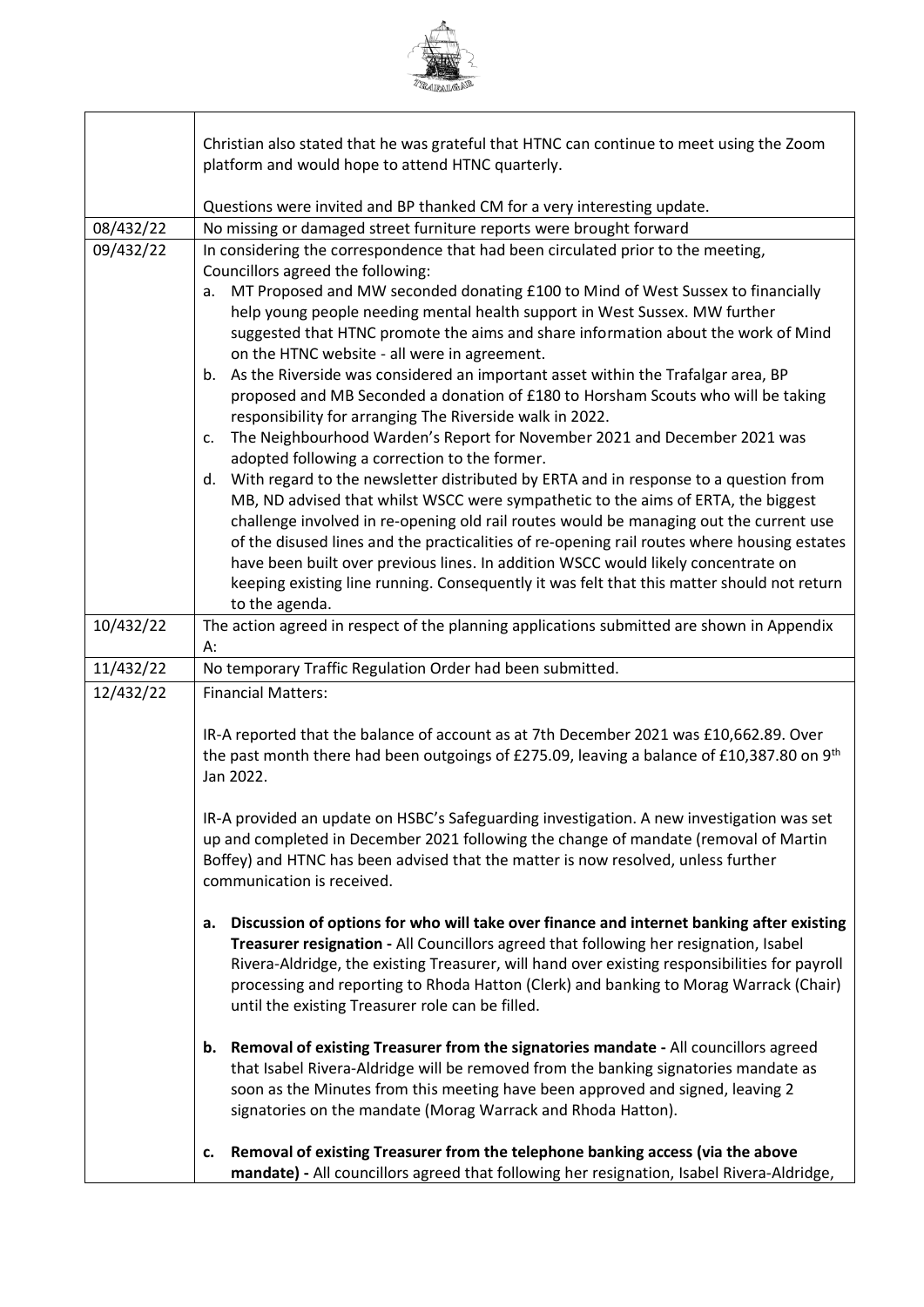

|           |                                                                                                                                                                      | the existing Treasurer, will be removed from having telephone banking access on the<br>sole bank account. The bank has advised that this will be actioned when Internet<br>Banking access is removed. All councillors agreed that Morag Warrack will apply for<br>telephone banking access to support internet access usage until the Treasurer vacancy<br>can be filled.                                                                                                                                                                                                                                                                                                                                                                                                                                                                                                                                                                                                                                                                                                |  |  |  |  |
|-----------|----------------------------------------------------------------------------------------------------------------------------------------------------------------------|--------------------------------------------------------------------------------------------------------------------------------------------------------------------------------------------------------------------------------------------------------------------------------------------------------------------------------------------------------------------------------------------------------------------------------------------------------------------------------------------------------------------------------------------------------------------------------------------------------------------------------------------------------------------------------------------------------------------------------------------------------------------------------------------------------------------------------------------------------------------------------------------------------------------------------------------------------------------------------------------------------------------------------------------------------------------------|--|--|--|--|
|           | d.                                                                                                                                                                   | Addition of councillor as internet access user following Treasurer resignation - All<br>councillors agreed that Isabel Rivera-Aldridge will be removed from having internet<br>access following her resignation as Treasurer and that Morag Warrack (Chair) will be<br>added as the primary user on the internet banking portal until the vacant Treasurer role<br>can be filled.                                                                                                                                                                                                                                                                                                                                                                                                                                                                                                                                                                                                                                                                                        |  |  |  |  |
|           | e.                                                                                                                                                                   | Removal of access from RPD Payroll Portal and addition of new user - All councillors<br>agreed that following the resignation of the existing Treasurer, Isabel Rivera-Aldridge<br>will be removed as the sole contact for Richard Place Dobson regarding payroll and<br>Pension Regulator contact. All councillors agreed with the recommendation that Rhoda<br>Hatton be added as the new primary contact for payroll processing and Pension<br>Regulator matters until the vacant Treasurer role is filled.                                                                                                                                                                                                                                                                                                                                                                                                                                                                                                                                                           |  |  |  |  |
|           | f.                                                                                                                                                                   | Change of primary contact details for HSBC Bank - Following the resignation of the<br>existing Treasurer, Isabel Rivera-Aldridge, all councillors agreed that Rhoda Hatton will<br>take over as the primary contact on the Council for any HSBC Queries that arise, until<br>the vacant treasurer role is filled, should the bank need to contact the Council.                                                                                                                                                                                                                                                                                                                                                                                                                                                                                                                                                                                                                                                                                                           |  |  |  |  |
|           | g.                                                                                                                                                                   | Draft Accounts - Isabel Rivera-Aldridge will draft Accounts up to the end of January.<br>These will be uploaded up to the Council Google Drive and a decision will need to be<br>taken as to who will complete the accounts at year end, ready for the Auditor to review.                                                                                                                                                                                                                                                                                                                                                                                                                                                                                                                                                                                                                                                                                                                                                                                                |  |  |  |  |
|           | h.                                                                                                                                                                   | Debit Card Application - The application for a debit card was again discussed. The<br>existing Treasurer advised that she could submit the application, but another councillor<br>would need to chase it up/deal with any queries as they arose. The councillors agreed to<br>proceed with the application. It was agreed that only one debit card would be required,<br>and this would be in the name of Rhoda Hatton (Clerk). The Neighbourhood Council will<br>adopt an internal process that all debit card payments would be agreed by councillors at<br>a monthly meeting unless the payment was deemed urgent, and it could not wait until<br>an agreed meeting. In this scenario an email would be sent round, and councillors would<br>agree in writing to provide authorisation for the payment to be made. If we can specify a<br>payment limit on the debit card, it was agreed that a limit of £500 per day should be<br>applied. A covering letter to the Bank will be drafted by IR-A to enquire whether we can<br>apply a daily limit on the debit card. |  |  |  |  |
|           |                                                                                                                                                                      | MB gave personal thanks to IR-A for managing the treasurer's role and OH described the<br>work and effort put into the role as 'incredible!'. All members agreed.                                                                                                                                                                                                                                                                                                                                                                                                                                                                                                                                                                                                                                                                                                                                                                                                                                                                                                        |  |  |  |  |
|           | MB proposed that the Zoom membership revert back to monthly enrolment if no annual<br>renewal discount is offered once the subscription comes to an end. All agreed. |                                                                                                                                                                                                                                                                                                                                                                                                                                                                                                                                                                                                                                                                                                                                                                                                                                                                                                                                                                                                                                                                          |  |  |  |  |
| 13/432/22 |                                                                                                                                                                      | In receiving updates from members who had attended outside committees, the following<br>was reported:                                                                                                                                                                                                                                                                                                                                                                                                                                                                                                                                                                                                                                                                                                                                                                                                                                                                                                                                                                    |  |  |  |  |
|           |                                                                                                                                                                      |                                                                                                                                                                                                                                                                                                                                                                                                                                                                                                                                                                                                                                                                                                                                                                                                                                                                                                                                                                                                                                                                          |  |  |  |  |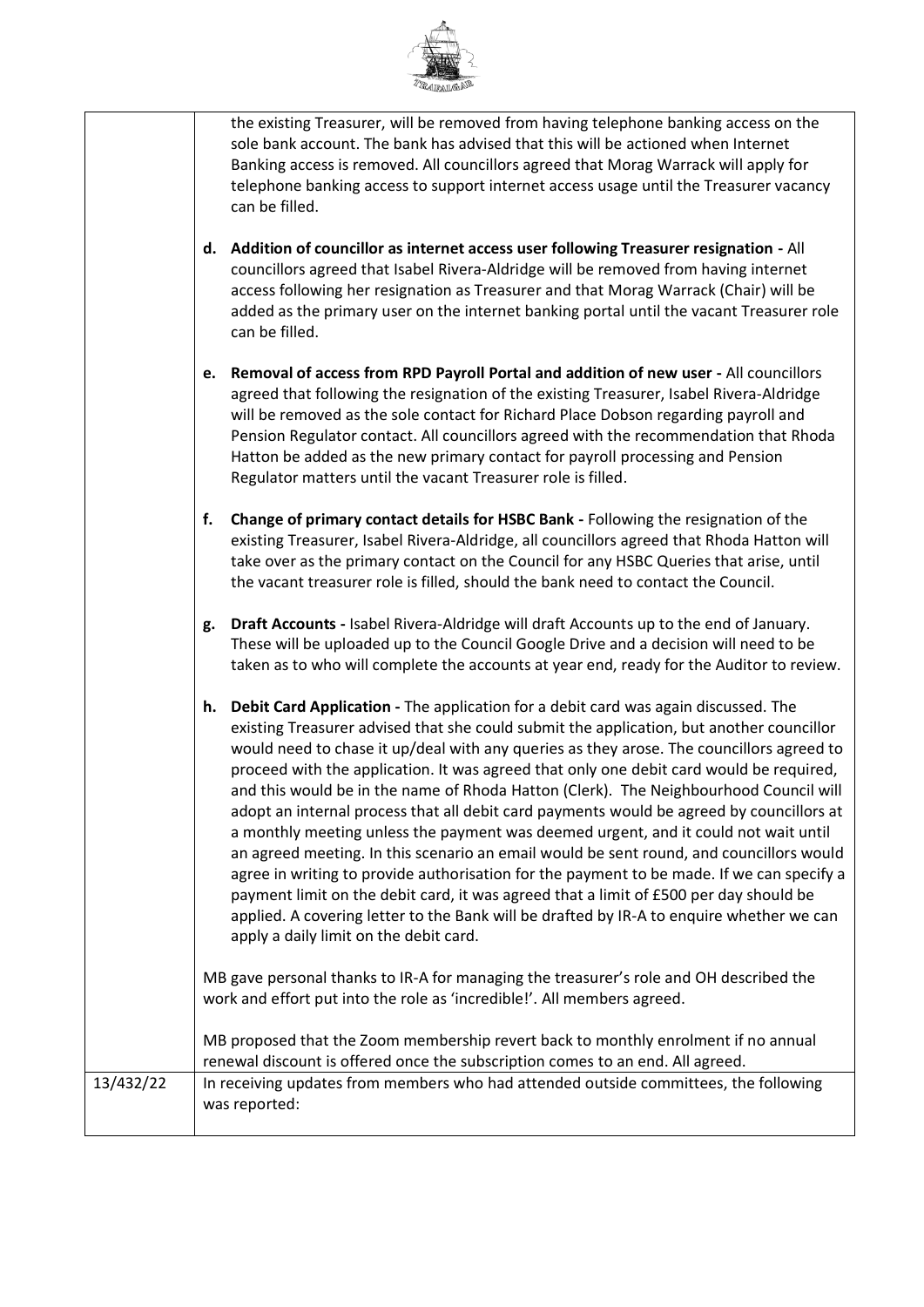

|           | MW had met with Roger Noel so that he could introduce himself to the Chair of each of the     |  |  |  |  |  |  |
|-----------|-----------------------------------------------------------------------------------------------|--|--|--|--|--|--|
|           | three Neighbourhood Councils. He is responsible for Leisure and Culture and in addition to    |  |  |  |  |  |  |
|           | discussing the Wilder Horsham Initiative, Rookwood was mentioned as was Horsham Park.         |  |  |  |  |  |  |
|           | In relation to Blueprint, MB advised the date of referendum had not yet been agreed - this    |  |  |  |  |  |  |
|           | was in part due to HDC's need for new software but also an agreement that January was not     |  |  |  |  |  |  |
|           | a good time to hold a referendum. A date for a meeting to discuss the referendum is           |  |  |  |  |  |  |
|           | awaited and this meeting will be attended by MB and MW.                                       |  |  |  |  |  |  |
| 14/432/22 | To agree attendees for forthcoming outside committee meetings:                                |  |  |  |  |  |  |
|           | MT had agreed at the December meeting to attend the next meetings of the Neighbourhood<br>a   |  |  |  |  |  |  |
|           | Warden's Steering Group, which will take place on Monday 17 <sup>th</sup> January 2022        |  |  |  |  |  |  |
| 15/432/22 | Following the invitation to both Members and residents to nominate potential winners, a       |  |  |  |  |  |  |
|           | draft list of nominees had previously been circulated to Members and MW sought                |  |  |  |  |  |  |
|           | agreement from members on the following individuals being the final nominees:                 |  |  |  |  |  |  |
|           | a. Jane O'Sullivan - individual award                                                         |  |  |  |  |  |  |
|           | b. John Woolgar - Individual award                                                            |  |  |  |  |  |  |
|           | c. Wendy Jackson - posthumous award                                                           |  |  |  |  |  |  |
|           | d. Boldings Brook Conservation Group - Community Group                                        |  |  |  |  |  |  |
|           | e. Keep Rookwood Green Alliance - Community Group                                             |  |  |  |  |  |  |
|           | Londis - Business award<br>$f_{\cdot}$                                                        |  |  |  |  |  |  |
|           | g. Trafalgar TVs - Business award                                                             |  |  |  |  |  |  |
|           | MW agreed to submit the above names to Mary Crosbie for a final decision and                  |  |  |  |  |  |  |
|           | these nominees would be approached to ascertain if they would be willing to accept            |  |  |  |  |  |  |
|           | the award which would be presented privately but followed up with a celebration at            |  |  |  |  |  |  |
|           | a public event. MB would provide MW with contact details so MW could write to                 |  |  |  |  |  |  |
|           | MC)                                                                                           |  |  |  |  |  |  |
| 16/432/22 | It was agreed that a further discussion on the spring release of HTNC Newsletter would take   |  |  |  |  |  |  |
|           | place at the next meeting but thoughts on a combined Neighbourhood Council Newsletter         |  |  |  |  |  |  |
|           | to announce the Blueprint Referendum were briefly discussed with each NC having one of        |  |  |  |  |  |  |
|           | the remaining three sheets of the A4 document to report important matters.                    |  |  |  |  |  |  |
| 17/432/22 | Any other business                                                                            |  |  |  |  |  |  |
|           | Following CM raising the desire for Jubilee celebrations members were asked to come to the    |  |  |  |  |  |  |
|           | next meeting with ideas and information on what is being planned locally. It was advised      |  |  |  |  |  |  |
|           | that Road Closure applications take approximately 6-weeks to process.                         |  |  |  |  |  |  |
| 18/432/22 | A discussion on the day (Monday or Wednesday) and timings of the future meeting resulted      |  |  |  |  |  |  |
|           | in MW proposing and OH seconding the following timetable with a 7.00pm start for<br>meetings: |  |  |  |  |  |  |
|           | Monday 7 <sup>th</sup> February, at Trafalgar Community Infants School, Victory Road,         |  |  |  |  |  |  |
|           | Horsham, RH12 2JF (MB to Chair)                                                               |  |  |  |  |  |  |
|           | Wednesday 2 <sup>nd</sup> March - Venue TBC                                                   |  |  |  |  |  |  |
|           | Wednesday 6 <sup>th</sup> April - Venue TBC                                                   |  |  |  |  |  |  |
|           | Monday 9th May - (AGM) - Venue TBC                                                            |  |  |  |  |  |  |
|           |                                                                                               |  |  |  |  |  |  |

Meeting closed at 21.10hrs

Signed:

Morag Warrack (Chair)